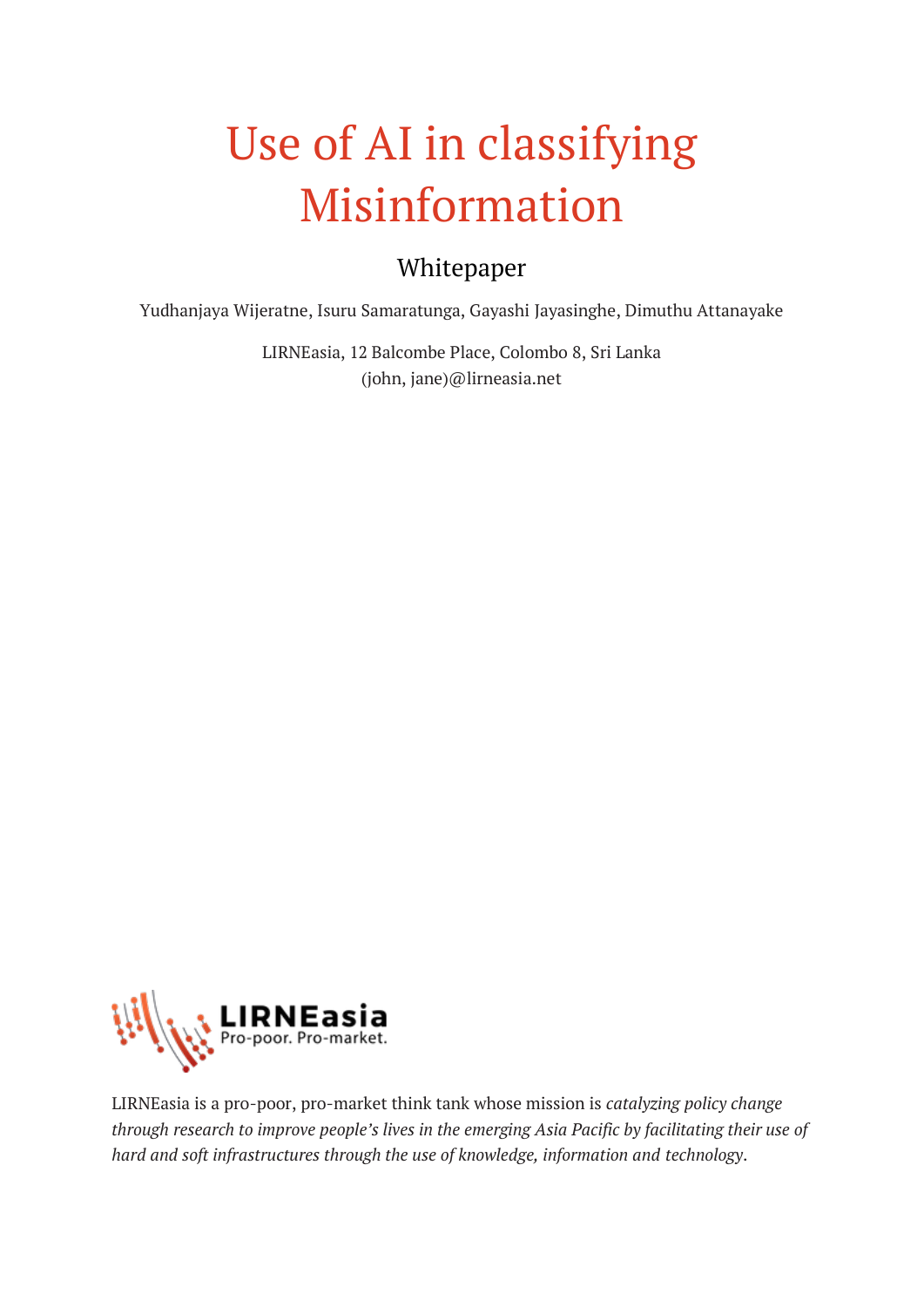

Contact: 12 Balcombe Place, Colombo 00800, Sri Lanka. +94 11 267 1160. info@lirneasia.net www.lirneasia.net

This work was carried out with the aid of a grant from The Asia Foundation.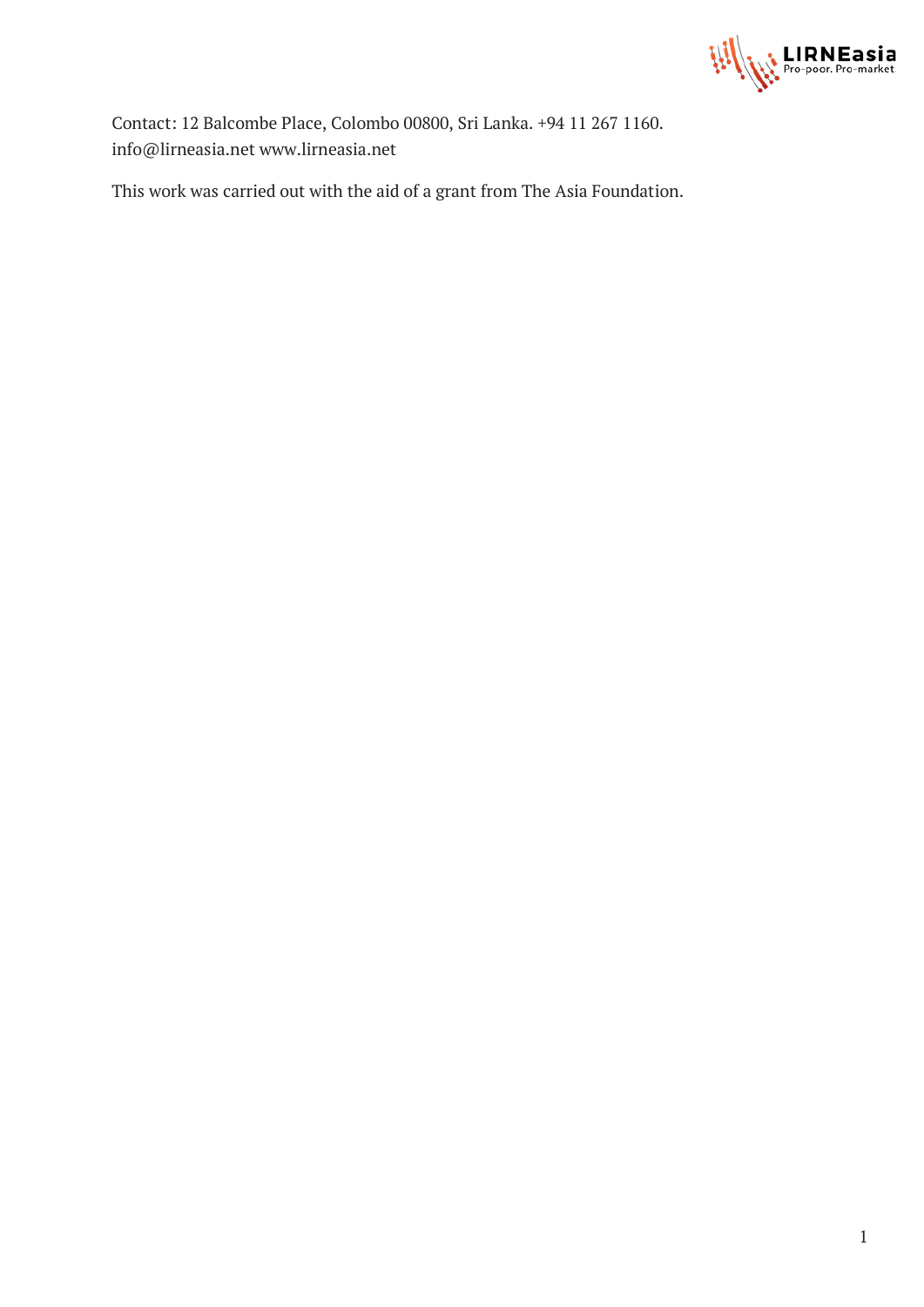

#### **An overview of the problem**

Misinformation is often described as a serious threat to societies great and small. While lying and fabrication may be as old as language itself, and possibly even the human species<sup>1</sup>, the flood of fabricated content circulating during the 2016 US presidential election seems to have attracted much attention to the erosion of notions of objectivity and balance in public discourse and the media ecosystem, supercharged by social media<sup>23</sup>. As a result, this situation has brought about renewed interest in factchecking.

For factcheckers, however, this may be a case of too little, too late. Misinformation has become an endemic part of our digital sphere.

Two recent phenomena have brought the inadequacy of factchecking - both on platforms and in media - to the fore. The first is misinformation around COVID-19, regarded in the literature as a killer of public trust<sup>4</sup>; many public health care services across the world have themselves battling both a pandemic *and* rampant conspiracy theories and public mistrust.<sup>56</sup>

The second concerns the political sphere; former U.S. President Donald Trump, along with many elected representatives in the Republican Party of the United States of America, actively encouraged a repeatedly-debunked conspiracy alleging that the 2020 elections were fraudulent, culminating in a wave of armed protestors attempting an insurrection in Washington, D.C. It would be a reach to say that the politicians alone affected this act of local terrorism; evidence indicates that these people had been stewing in misinformation for years, with conspiracy theories migrating from the fringes of the Internet to the media<sup>7</sup> and to the highest offices of the most powerful nation on the planet<sup>8</sup>.

Much of this has to do with the nature of social media platforms and the algorithmically curated agoras that they present us with<sup>9</sup>. Drawing from conversations<sup>10</sup> with factchecking initiatives and researchers, we find a consensus that factcheckers around the world are generally ill-equipped in the face of the sheer volume and velocity of information flow online, with nowhere near enough human or attention resources to inject enough truth into conversations.

General solutions have been proposed, but have yet to catch on. Wisdom-of-the-crowds approaches - a weaker form of *consensus gentium* - is a poor determinant of truth, as is authority (in some cases) and naive realism; tests invoking coherence and correspondence to generate the truth consume both time and effort, while generating an untruth takes no such effort.

<sup>1</sup> Dor, D. (2017). The role of the lie in the evolution of human language. *Language Sciences*, *63*, 44-59. <sup>2</sup> Del Vicario, M., Bessi, A., Zollo, F., Petroni, F., Scala, A., Caldarelli, G., ... & Quattrociocchi, W. (2016). The spreading of misinformation online. *Proceedings of the National Academy of Sciences*, *113*(3), 554-559.

<sup>&</sup>lt;sup>3</sup> Lazer, David MJ, Matthew A. Baum, Yochai Benkler, Adam J. Berinsky, Kelly M. Greenhill, Filippo Menczer, Miriam J. Metzger et al. "The science of fake news." *Science* 359, no. 6380 (2018): 1094-1096. <sup>4</sup><https://interactives.lowyinstitute.org/features/covid19/issues/truth/>

<sup>5</sup> Limaye, R. J., Sauer, M., Ali, J., Bernstein, J., Wahl, B., Barnhill, A., & Labrique, A. (2020). Building trust while influencing online COVID-19 content in the social media world. *The Lancet Digital Health*.

<sup>6</sup> <https://factcheck.afp.com/public-distrust-hampers-africa-fight-against-coronavirus-misinformation>

<sup>7</sup> https://www.nytimes.com/article/what-is-qanon.html

<sup>8</sup> https://www.nature.com/articles/d41586-021-00257-y

<sup>9</sup> https://foreignpolicy.com/2021/02/04/social-media-ban-trump-greek-agora-vote/

<sup>10</sup> As part of a series of interviews in the course of a much broader study by LIRNE*asia* into the information disorder, spanning 80+ key informant interviews across Asia with fact checkers, journalists, policymakers, academics, and other stakeholders; the study covered all of Asia except mainland China, North Korea, Timor Leste, Brunei, Armenia and Azerbaijan.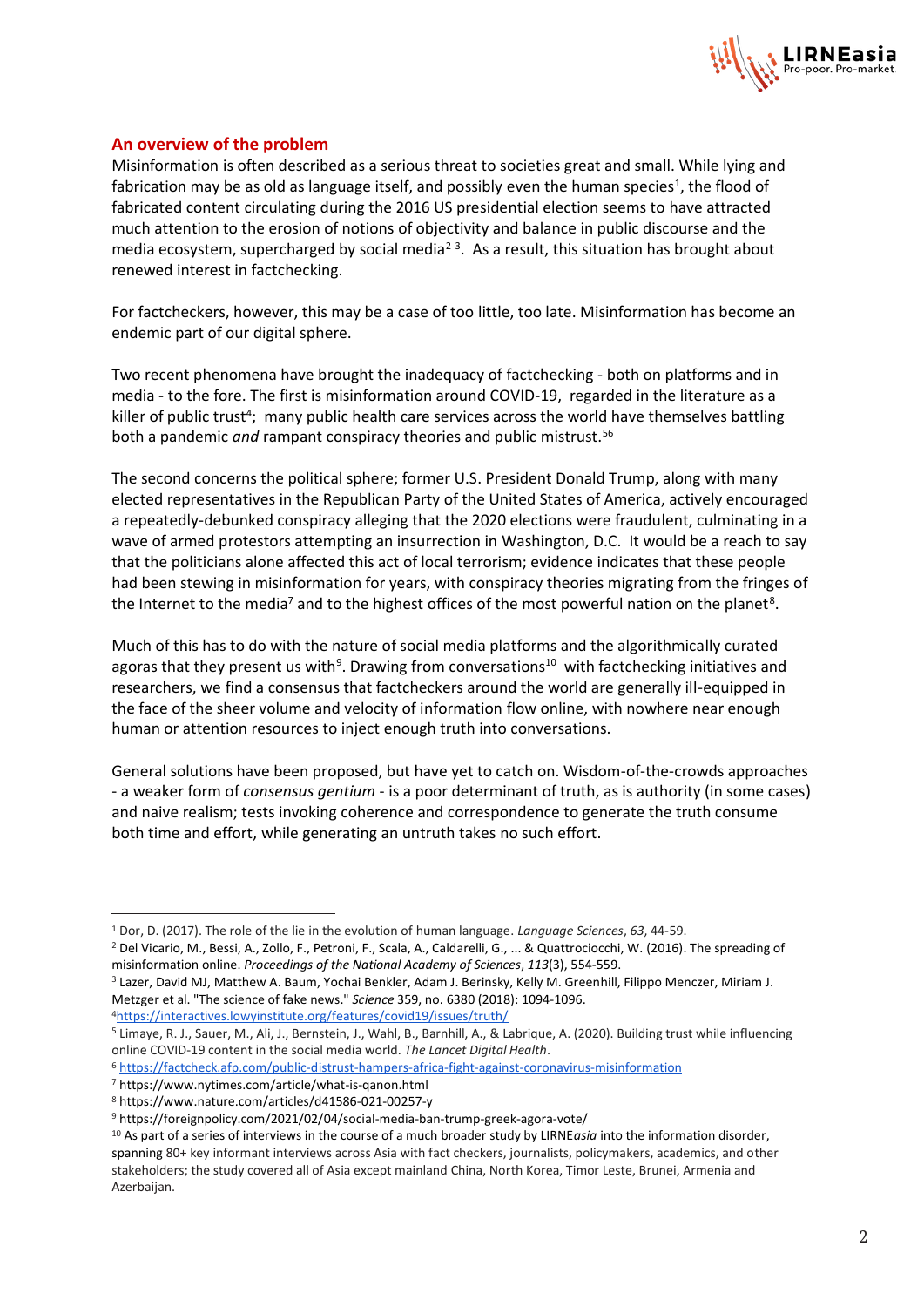

Therefore, at any given point in a crisis, the potential volume and velocity of misinformation far outstrips the ability of even large organizations to counter it.

Artificial Intelligence, or AI, has been put forward in the zeitgeist as a potential solution. Much of the narrative around artificial intelligence is in its ability to automate and upscale work; what is usually considered a threat to jobs may, in this state of the world, be a relief to organizations that are drastically understaffed to face the challenge at hand.

Such systems and algorithms would, in theory, be able to process a significantly higher workload than a human, and could function at different points in the process of content generation and consumption. Use cases range from powering automated moderation on content platforms such as Facebook<sup>11</sup> to assisting in the process of review in scientific journals<sup>12</sup> to aiding businesses with some stake in monitoring digital discourse<sup>13</sup>.

#### **The State of the Art, and, therefore, our research questions**

Computer science, particularly the field known as natural language processing, has long since spawned a number of ways of classifying text content through the use of AI. These methods have often been turned to the task of classifying misinformation. The general idea is that various AI algorithms train on large collections, or corpora, of *annotated* text, labelled by humans to signify which are truth, and which are misinformation. This training process creates models that can then mimic the kind of classification performed by humans. Recent methods have expanded on this to include images in sophisticated multi-media analysis.

There are epistemological boundaries: these techniques do not fact-check as a human agent does, but often rely on linguistic features - such as the co-occurence of words and their relation to each other. Anecdotally, this is one of the strongest offhand reasons for dismissing automated, corpusbased AI methods, since the process of search, triangulation, and *journalism* that human factcheckers go through simply does not happen here. Any patterns not visible to the algorithms from the training corpus would be increasingly difficult to classify, and therefore, as public discourse and misinformation trends change, these tools become obsolete unless retrained or remade with new data. Furthermore, an astute observer may point out that satire may be impossible to interpret using these methods.

Nevertheless, sophisticated attempts have been made. Our survey of the state-of-the-art<sup>14</sup> reveals a rich history of text classification methods originating from the need for detecting spam and fake reviews on commercial websites. 2016-2017 seems to have been a watershed period; the 2016 US election brought with it a multi-disciplinary, mass awareness of misinformation and its effects, spilling over from journalism to fields as far removed as economics (Allcott & Matthew, 2017). This general uptick is reflected in Google search traffic worldwide for 'fake news', the layman term for various types of misinformation:

<sup>11</sup> https://ai.facebook.com/blog/heres-how-were-using-ai-to-help-detect-misinformation/

<sup>12</sup> https://www.technologyreview.com/2020/05/29/1002349/ai-coronavirus-scientific-fact-checking/ <sup>13</sup> https://www.logically.ai/

<sup>14</sup> Wijeratne, Y., & Attanayake, D. C. (2021). Artificial intelligence for factchecking: Observations on the state and practicality of the art.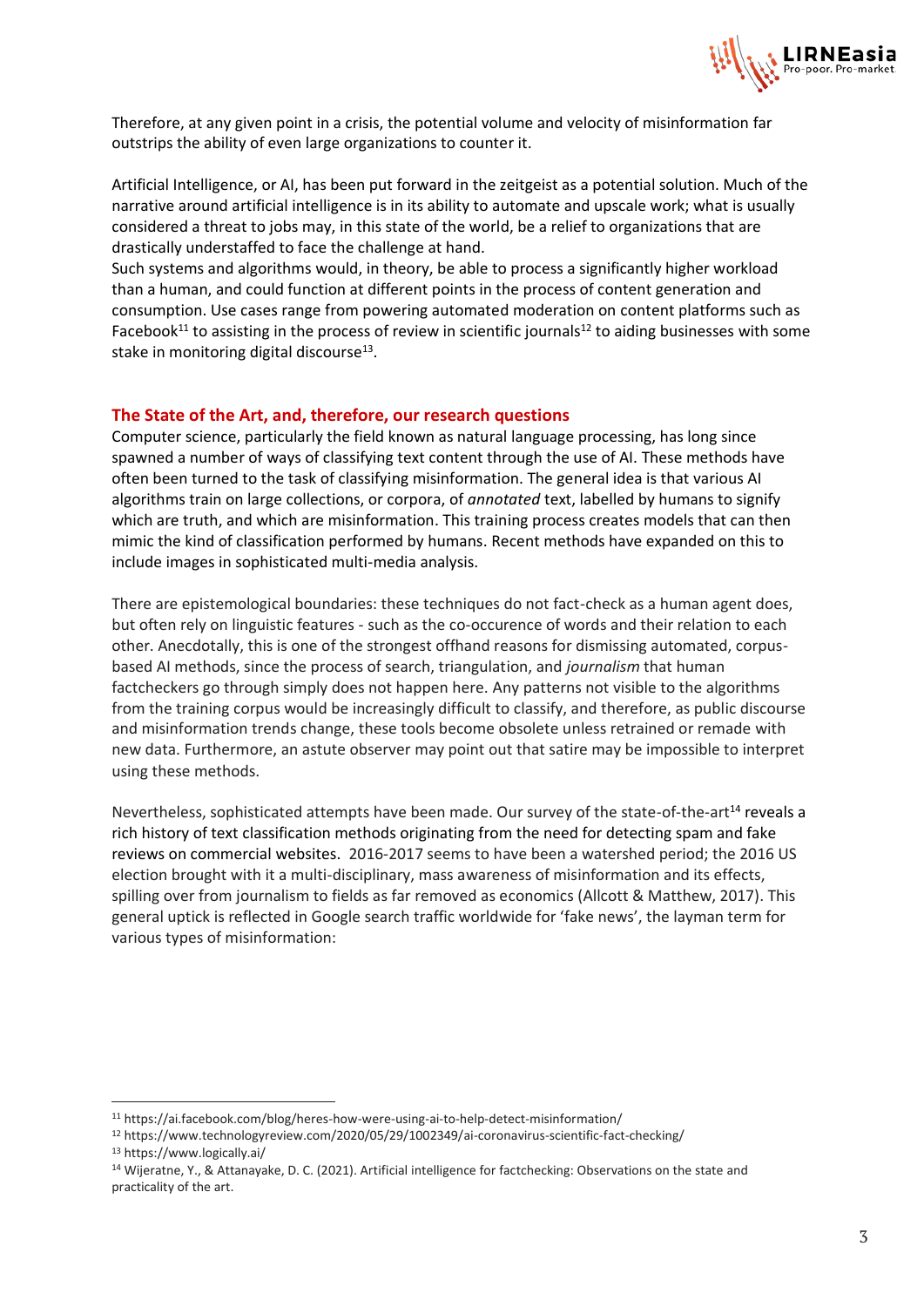



This appears to have led to a knock-on effect in fields where misinformation detection met AI automation, bringing with it an explosion of both research and citations thereof. This loosely coincided with the rise of *deep learning* (LeCun et al., 2015)*,* the burgeoning availability of increasingly more powerful processing via the utilization of GPUs, or graphical processing units; and the spread of software libraries such as Keras, Torch and Tensorflow that, in turn, enabled more researchers to build ever-more sophisticated models for the task.

As a result, there is now a readily deployable "classical machine learning stack" with a variety of popular algorithms, and a "deep learning stack" with its own set of algorithmic favourites. The former boasts the company of methods such as logistic regression, naive Bayes, random forests, support vector machines, and gradient boosting methods; the latter has a rogue's gallery of recurrent neural networks (RNNs), convolutional neural networks (CNNs); as well as a scattering of more esoteric approaches: 3HAN, Ti-CNNs for image+text, etc. For a while now, classical machine learning has been capable of reaching over 90% accuracy in tasks where an AI model was asked to classify a piece of content as either true or false; recent deep learning methods have upped the ante to as high as 98%.

#### **The trouble with AI**

But despite artificial intelligence being put forward as a panacea for almost all our ills, there are problems that we must address. At the end of the day, artificial intelligence is the training of an algorithmic model on vast amounts of data so that it may infer patterns represented within the data. If there is no data, there is no artificial intelligence.

This therefore lends itself to regional disadvantages. Whenever artificial intelligence comes into the conversation, it seems to be anchored in examples based on the Anglosphere – that is to say, the United States of America or the United Kingdom - or, in limited cases, the European Union. Very rarely are these conversations had about countries or contexts in South Asia. From prior work in language processing, we knew that this has much to do with the nature of English as a lingua franca, particularly within the computer science community, and with the global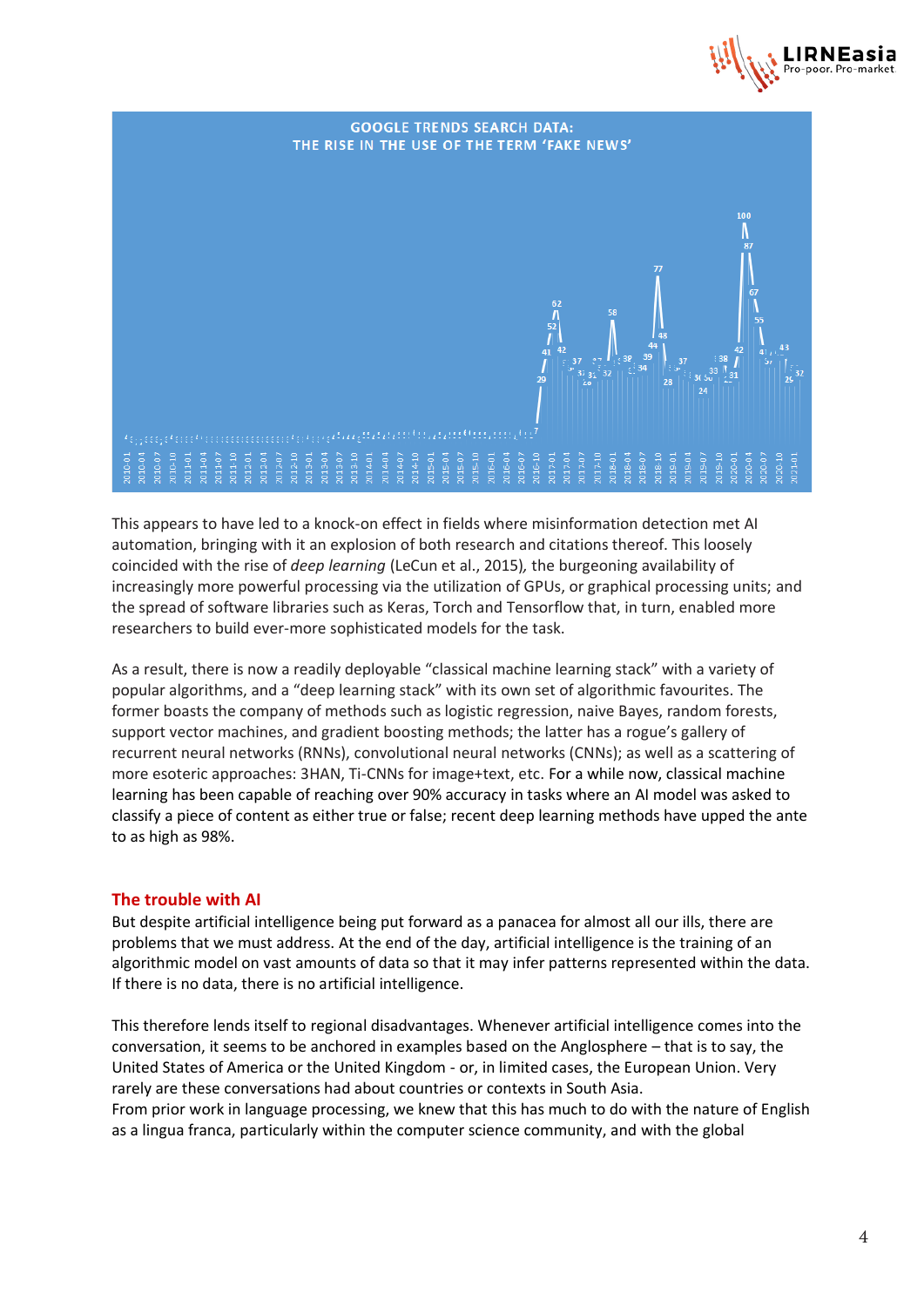

arrangement of computational language resources<sup>15</sup>. As a result of the evolution of the field and the structural setup of the production of knowledge in such, many languages in South Asia simply do not have enough data for such artificial intelligence to be built.

This first problem, therefore, is one of **data availability**. Without the data being available, despite proof of concept in English, it is difficult to assess whether the same methods can be applied to other languages.

The second problem is one of **computational complexity and resource availability.** Many fact checkers and related outfits in South Asia operate in environments that are already resource–scarce. Much of the cutting-edge research in the field is computationally complex, and therefore requires expertise, computational capability, and therefore financial resources that may not be available in many contexts.

As expected, our survey shows that almost all work is in English. A scan of underlying datasets used by the majority of well cited examples show that even Romance languages are underrepresented, leave alone languages throughout Asia. Furthermore, Very few of the results are directly comparable, as different researchers often build datasets from scratch and publish results formulated from very different datasets. This makes it difficult to compare methods; one set of results might be from a corpus of less than 500 news articles, while yet another set of results might be derived from 400,000 tweets. This also makes it difficult to understand how much data these algorithms require to achieve a given baseline level of competency or accuracy. Furthermore, computer science academia remains obsessed with accuracy, often neglect other practical criteria for deployment, such as computational resource requirements.

#### **Where we come in**

In May 2020, we applied for a grant from the Asia foundation. The overall question was: Given what we know about the limitations and the structural disadvantages that exist in this subject, can countries in South Asia make use of technologies for faster and more efficient fact checking? In order to answer the overarching question of whether South Asian countries can make use of these technologies, we must drill down into three research questions:

- What commonly used, well understood AI algorithms are likely to be most accurate in resource context?
- Of these, how much computational time and effort is required to achieve a relatively high degree of accuracy?
- How much data do we need for these AI to be ported into any other language in South Asia, and, deriving from that, what kind of effort might be required to make AI readily usable and available for languages in South Asia?
- If it turns out that such technology can very well be implemented in languages in South Asia, what is the operating context of fact checkers in the region, and does it allow or accomodate the use of such technology?

<sup>15</sup> Wijeratne, Y., de Silva, N., & Shanmugarajah, Y. (2019). Natural language processing for government: Problems and potential. *International Development Research Centre (Canada)*.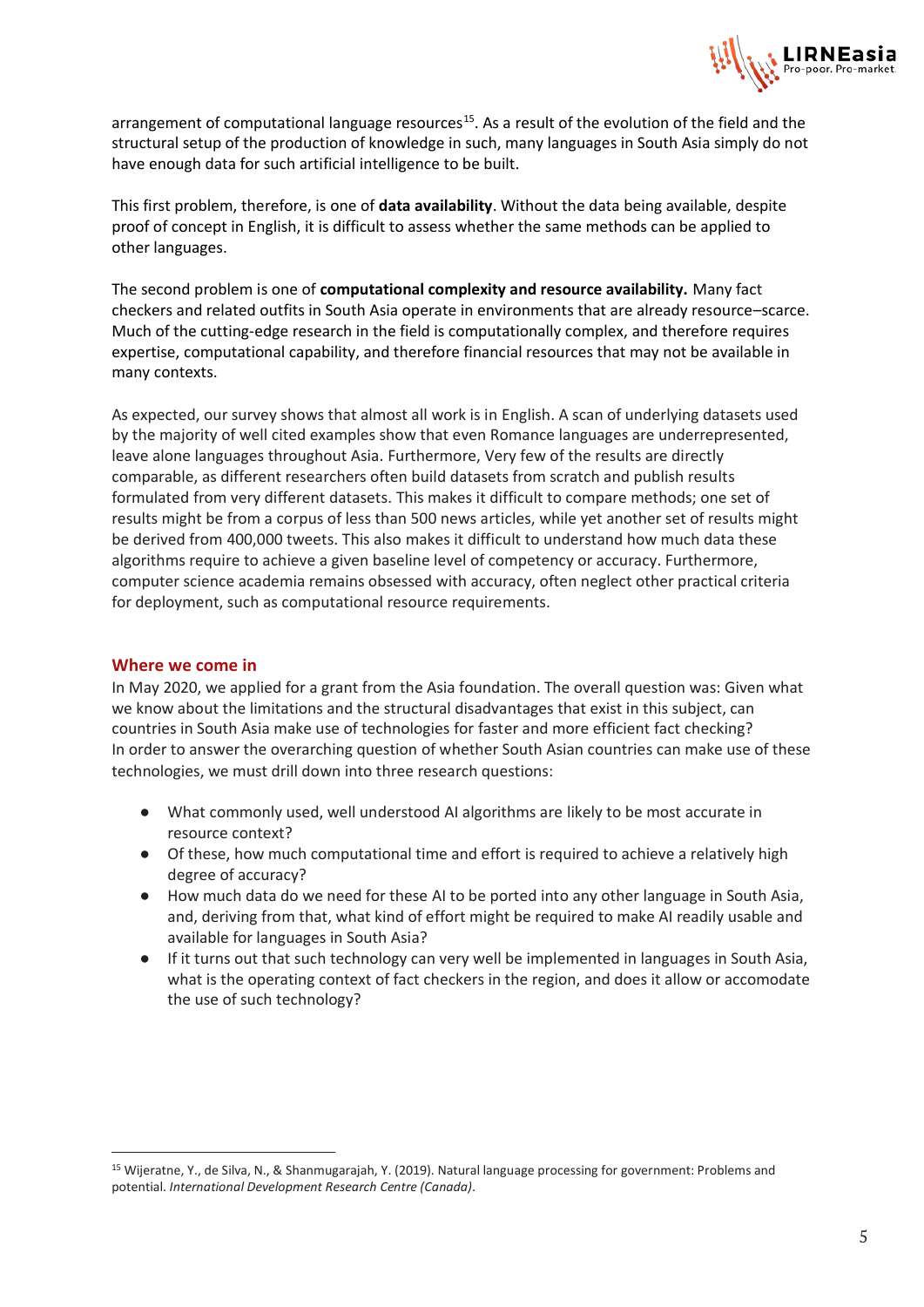

#### **Research: Quantitative**

First, upon careful examination of the range of technologies in the field, we decided to confine ourselves to "the classical machine learning stack". There are two reasons for this: the first is that this set of AI algorithms are of less complexity, both in theory and in practice, as compared to the "deep learning stack". The second is that the set of algorithms requires less data as compared to the alternatives. Both these attributes suit conditions of resource scarcity.

To compare and contrast algorithms, and to understand the data requirements, we narrowed on the most major contenders for popularity in the field. These algorithms were tested on four different English datasets, comprised of different types of text, from news articles to fact checks on snippets from political speeches<sup>16</sup>. We extended these tests from data ranges ranging from just above 300 samples of data to 400,000 samples, randomising in such a manner as to better iron out the impact of unexpected patterns in the arrangement of the data. For each dataset, we measured the accuracy at a given amount of data, and the training time; the latter being a proxy for compute resources that might be required to run this algorithm $^{17}$ .

This experiment, conducted in English, allowed us to benchmark these algorithms and generate expectations for how much data and effort might reasonably go into the core of AI that could perform The task of reading text and assigning it a binary classification (of true or false, or of credible or not) at an artificial threshold of 90% or above.

From this exercise, we ascertained that support vector machines, gradient boost methods, and random forests – the latter two being tree-based methods – are typically more than adequate for the task; at the top end of data, they were able to generate AI models that demonstrated up to 97% accuracy in this sort of fact checking in the context of binary categories.

In all cases, roughly 1500 items of data were sufficient to teach a model up to and past the 90% accuracy threshold. These results are highly compatible across different types of data. Also important is the fact that these results can be achieved with readily available programming libraries, using common off-the-shelf techniques that are highly portable between languages because of their lack of language specific preprocessing.

<sup>16</sup> 1) **A class-balanced dataset comprised of 500,000 news articles extracted from the Fake News Corpus by Szpakowski (2020)**, which in turn is a collection of English news articles extracted using a typology from the (now-defunct) Open Sources project2.

Our reduced version, hereafter referred to as **FNC500k**, is labelled reliable and fake: the reliable data is drawn directly from the Credible category presented in Szpakowski's source dataset, the fake category drawing equally from the Fake News and Conspiracy Theory categories. Both this source and the format of a binary classification is in use in the Kaggle Fake News Detection Challenge KDD 2020.

<sup>2)</sup> **The dataset from the Kaggle Fake News Detection Challenge KDD 2020**, which includes 20,800 news articles curated by Kai Shu. This dataset (often referred to as the Kaggle dataset) is part of fake news detection shared task for the Second International TrueFact Workshop: Making a Credible Web for Tomorrow. The data is labelled as fake (1) or real (0) respectively.

<sup>3)</sup> **The dataset by George McIntire, commonly cited as the KDNuggets Fake News dataset**,consisting of news articles labelled as real and fake. The fake component here draws from a previously released Kaggle dataset assembled from sources flagged by BS Detector; the real is derived from AllSides.com. This dataset is mentioned as having 10,558 articles, but public forks of it, duplicated from McIntire's Github repository, contain only 6335 entries.

<sup>4)</sup> **The LIAR dataset by Wang (2017)**: 12,800 short statements from Politifact.com, among them excerpts from news releases, TV/radio interviews, campaign speeches, TV advertisements, social media posts, and statements issued in political debate; these are labelled as pants-fire, false, barely-true, half-true, mostly-true, and true.

<sup>17</sup> Wijeratne, Y. (2021). How Much Bullshit Do We Need? Benchmarking Classical Machine Learning for Fake News Classification.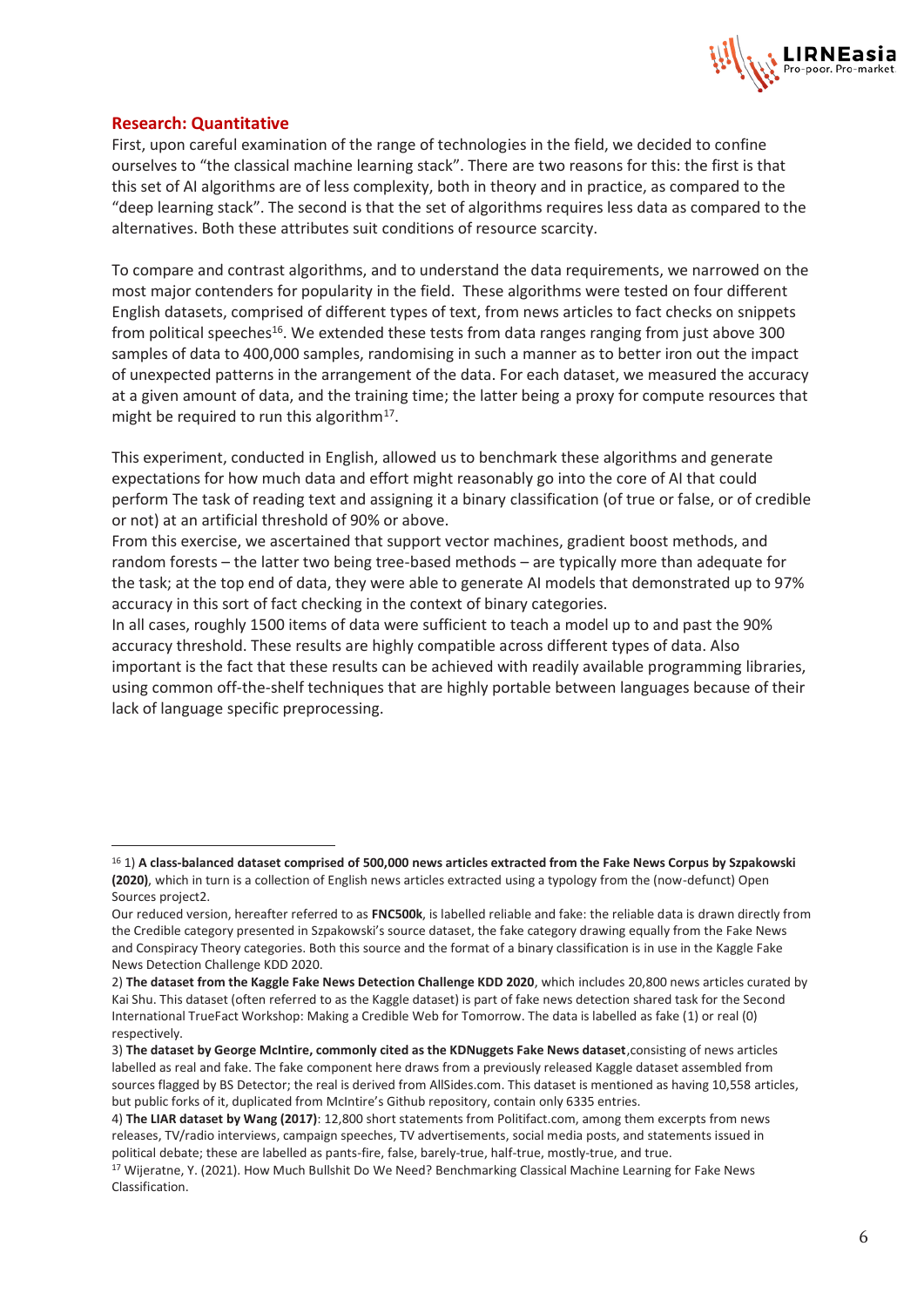



*Figure 1: Top-line accuracy figures from benchmarks on the FNC500K dataset*

With this figure of 1500 items of training data, we were able to establish practical bounding boxes on the amount of effort that would be required to replicate such success in other languages. We then set out to test whether these algorithms could work in a compatible fashion in South Asian languages. For this exercise we selected Sinhala and Bengali, two languages that are typically considered computationally resource-poor. Working with local journalists and fact checkers, we assembled and trained two teams across both countries to create the brand-new datasets required for the task.

In Sinhala, the resultant AI models reached over 80% accuracy, compared to trained researchers<sup>18</sup>; in Bengali, we were able to achieve results over the 90% threshold that was the target of our work in English. As a bonus, we were also able to publish this data for free under open access terms for other research and potentially for more sophisticated AI work.

As expected, the largest share of the work was in identifying thresholds for particular algorithms and in creating data in a manner that is ontologically consistent. In our research, we noted that due to the lack of factchecking in media sources, the classical true/false binary may not perhaps apply as well in the media landscape South Asia; we suggested instead that machine learning models could be used to identify news that was typically uncertain in nature – as in, belonging to a class of information that is difficult to corroborate from other sources – and passed it on to humans to complete the fact checking process with ground truth. Accordingly, we were able to build and demonstrate AI models that functioned as "uncertainty detectors" in this manner, with comparable, if somewhat variable accuracy.

<sup>18</sup> Jayawickrama, V., Ranasinghe, A., Attanayake, D. C., & Wijeratne, Y. A Corpus and Machine Learning Models for Fake News Classification in Sinhala.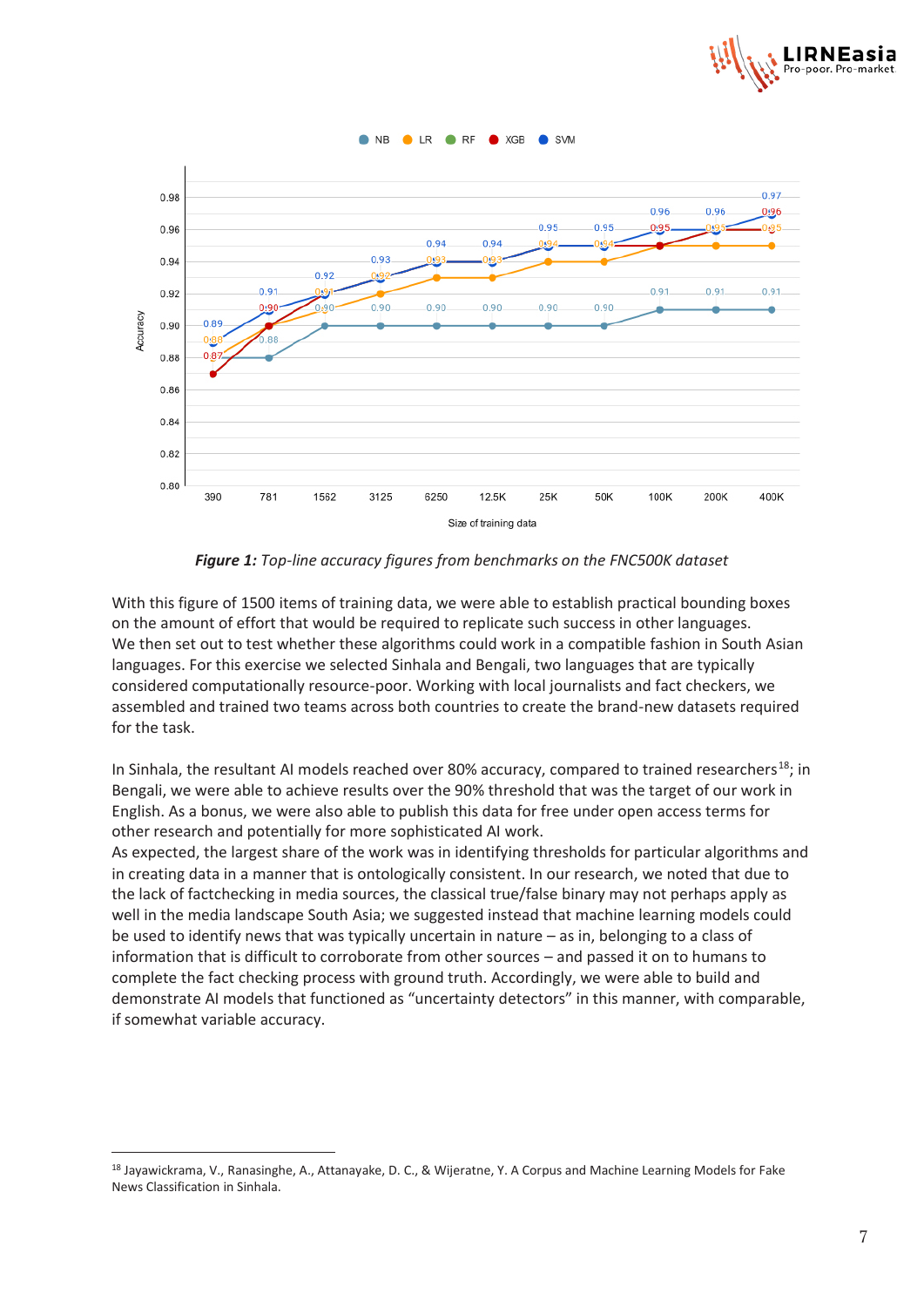

### **Research: Qualitative**

In answering the questions above, we consistently happened on the question of operating contexts and capacity. While proof of concept can be demonstrated, there is typically another layer of processes before any form of technology can be used by people other than programmers. We therefore conducted interviews with fact checkers across Sri Lanka and Bangladesh to understand whether their business models and operations would allow them to use such tools, and to understand what else they might require from such tooling.

All in all, 8/11 fact checking organisations expressed willingness to try out such tooling. Factcheckers typically have limited human resources (number of employees vary from 1 to 15), and multiple skills (content writing, translation and graphic designing) are required for operations, leaving operations perpetually needing more time, funding and human resources. Bearing in mind that a this assessment is heavily reliant on subjective understandings of the concept of AI, and off the function of the machine learning models built by LIRNEasia, key informants noted that the ability to scan through content and perform repetitive analysis tasks would be quite useful in augmenting their workflow.

*"There are tens of thousands or millions of content in a single language circulating on social media platforms in a day. It is totally impossible for fact checkers or researchers to manually go through all those content"*

- *AFP Fact Check, Bangladesh*

*AI can be the ultimate assistant fact-checkers need against their fight with the most crucial nemesis time and the pile of information they need to dig into. AI can help report possible misinformation at the early stage when it gets viral, by monitoring news websites, known misinformation sources, and public social media platforms ... a tool that gives fact-checkers the ability to monitor news websites viral contents could be a great tool in identifying misinformation quicker, before it can create a serious impact…*

*- Jachai, Bangladesh's oldest factchecking operation*

A couple of operations had definite ideas on where such tooling could be used - to create shortlists and essentially act as spam filters for factcheckers (AFP Bangladesh and Fact Watch). The amount of work that could be automated thus varied widely in estimate, ranging from 30-40% (Fact Research) to 70-80% (Fact Watch).

Some expressed caution while agreeing to the general utility of such tools:

*Local agencies that do fact checking, you know, there are community-based organizations like they will be interested in it, because they don't have the same kind of tools that we have. A lot of provincial media outlets, etc, who are interested in these kinds of things, it would be helpful for them...*

*There is a mechanism with Facebook where certain content is suggested to us, and some of it is through an AI, because of things like mass shares. And some of most of it is now people actually manually reporting content. And we find that you know, with certain things, mass shares don't necessarily work because sometimes the narrative is not false. But then it will still get flagged, because there's been a lot of shares. So it can help, it can be helpful. And it cannot be so helpful... A story may be potentially, you know, false or misleading...it's not a uniform application that you can use across the board.* 

*- A Sri Lankan fact checking organisation*

We note that affordability and human resource capability are consistently put forward the biggest barriers preventing factcheckers from adopting such tooling, especially since any tool will need to be evaluated before put into use in daily operations. Prior exposure to AI tools developed for fact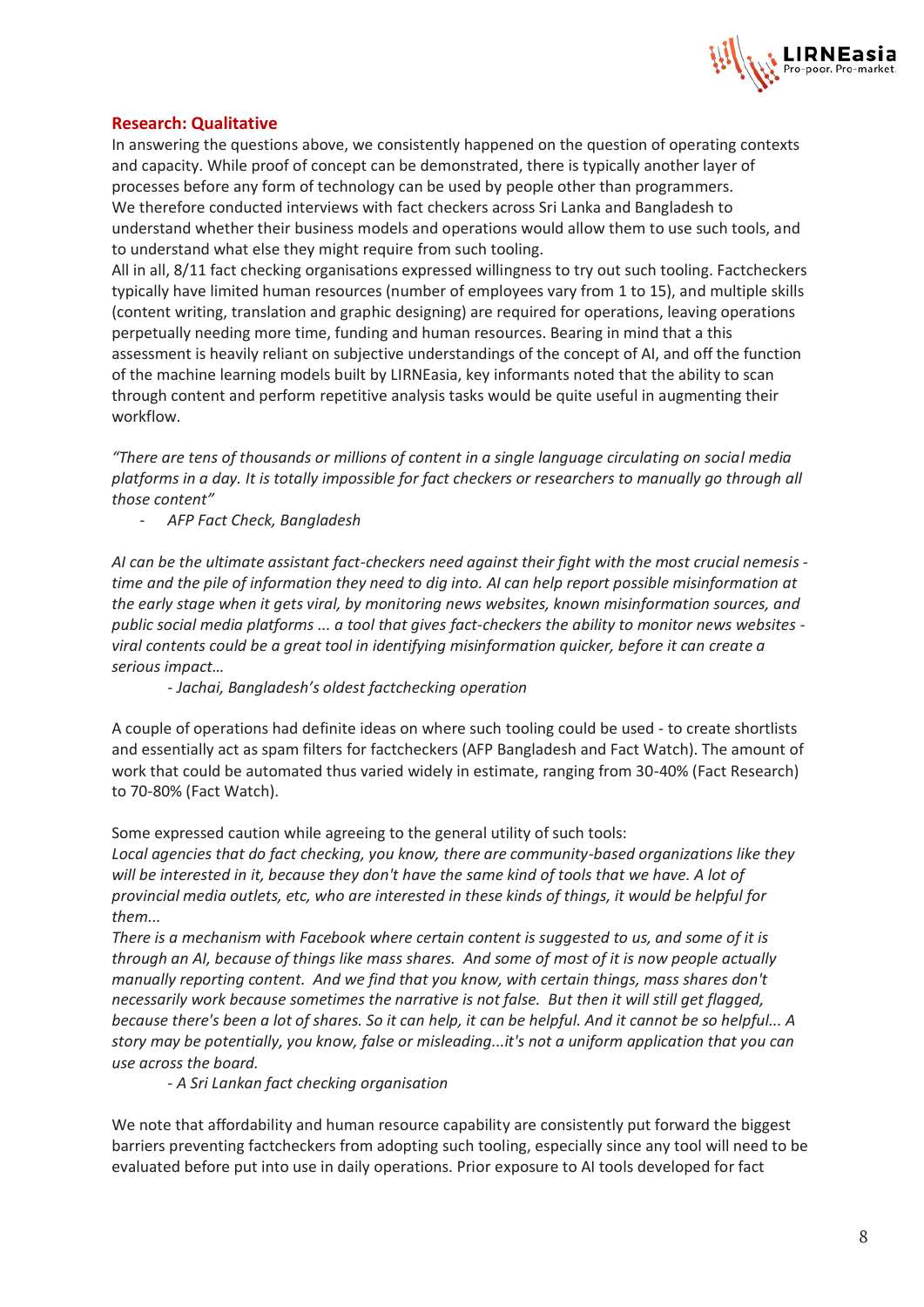

checking and content moderation had an impact on how fact checkers perceived a technology: both AFP and Fact Watch had access to Facebook's AI tools; Citizen Fact Check had been in discussions to using AI for detecting misleading images.

## **Our Summary and Findings**

On a technical level, we can demonstrate that the actual task of building AI technology for factchecking is, by and large, not only achievable; it can be done so in an open manner that promotes the growth of research in the field in languages in South Asia. Given, at a minimum, the following:

- 1) Trained annotators, embodying practical experience in a given information domain, capable of classifying at *least* 1500 examples of fake news and credible content in such a manner that there is even representation of both types
- 2) A robust review process to examine data annotated thusly according to a pre-set schema
- 3) Computer hardware (under \$2000) and typically a single programmer, fluent in programming languages that have extensive support for machine learning (in this case, Python)

Under these conditions, the basic underlying AI model can be generated with today's technology without relying on proprietary tooling or large amounts of funding. It appears that tree-based methods provide the best mix of accuracy while minimising resource overhead.

Of course, there are caveats that we must note here. In order to examine this thesis, we have restricted ourselves to the analysis of texts. Images are a more computationally sophisticated use case; although the basic tenets remain the same – we need data, and typically a single programmer using existing software libraries can approximate, if not outright beat, the state-of-the-art. Given the high degree of accuracy that we were able to achieve here, we can posit that the bleeding edge of the field is now in pursuit of incremental accuracy gains, typically within a 2% margin.

However, if nothing else, South Asia has a way of making even simple truths complicated, and this likewise applies for the field in which we find ourselves. Given resource constraints, fact checkers in Sri Lanka and Bangladesh remain unwilling or unable to implement these technologies on their own. Any AI-based solution must necessarily be wrapped in user interfaces and a software experience that allows these factcheckers use it without necessarily being technically fluent on its inner workings.

There are also problems with Anglicization, reflected here as it is in AI in general: *The problem with misinformation in India is that the same piece of misinformation will throb up in multiple languages so the moment you've dealt with it in as of means it probably popped up in bengali, the moment you dealt with it bengali its popped up in punjabi, moment you've dealt with it in punjabi its popped up in malayalam. I mean you know that's the problem right so that's the first problem the second of course is fact checkers to begin with the journalism industry is heavily anglicized so we are not only now the last two years maybe begun to do it in Hindi in a serious way.* 

- BOOM, which operates in India, Bangladesh and Myanmar

This suggests that AI deployed in South Asia would have to be built on multilingual datasets; preferably using translations of material so as to maintain parity and the baseline competence in the major languages being used in the field.

Another observation is that most fact checkers in South Asia rarely use the kind of binary distinctions that most computer science research in the field operates on. The closest this sort of simplicity would be Watchdog and AFP, both of which operate in Sri Lanka; the former uses true / fake designations and the latter uses false/misleading/missing context. Jachai, for example, uses a system